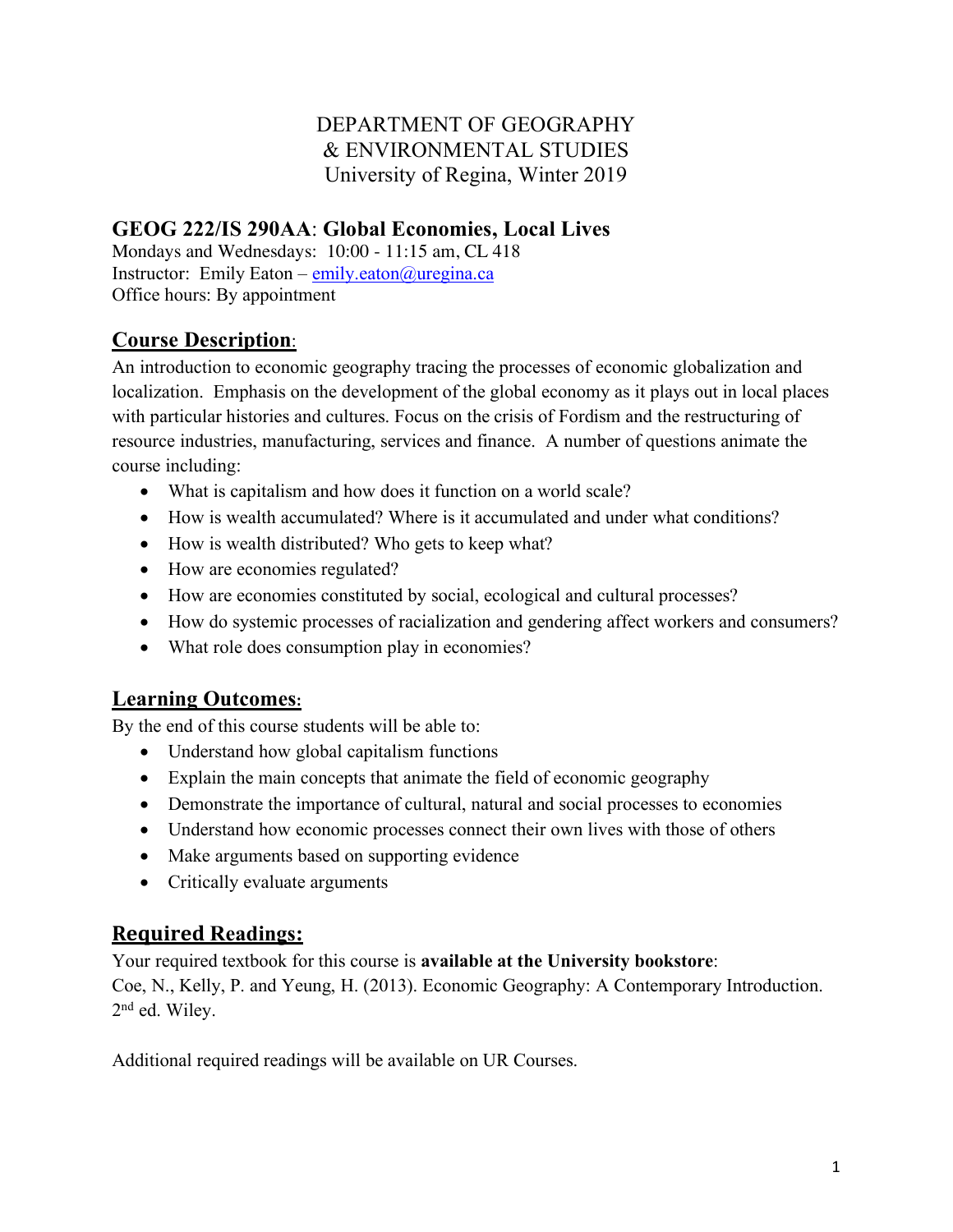### **Required Assignments and Evaluation:**

| <b>Grading Scheme:</b> |  |
|------------------------|--|
|                        |  |
|                        |  |
|                        |  |
|                        |  |
|                        |  |
|                        |  |

#### **Class Participation:**

For at least half of the class on Wednesdays the course will be run as a seminar where students will discuss and analyse the selection of readings for that week. I have kept the reading load light in order for all students to be able to keep up with it on a weekly basis. Your participation (including your participation on the UR Courses weekly readings forum) will be graded and reflected in your final mark (see the rubric on UR Courses).

#### **Chapter Presentation:**

Students will be assigned to present on one chapter during the weekly seminar. This presentation should last no longer than 10 minutes. Students are also responsible for posting a relevant news article and 3-5 questions related to the chapter on the UR Courses forum on the Monday before they present. They are expected to introduce their questions to the class during the seminar. See UR Courses for more details on this assignment.

#### **Behind the Headlines Proposal and Essay:**

Students are required to submit a 'Behind the Headlines' assignment in two stages (a proposal and an essay). Students will choose a story that is in the news and provide an analysis of the issue using course concepts, academic literature, and an economic geography perspective. More on this assignment is available on the UR Courses website.

## **Policies:**

- 1. Students are expected to attend ALL classes and make every attempt to be **on time.**
- 2. Readings will serve as the basis for course lectures and class participation. Students are expected to have read the required weekly readings **before the class**.
- 3. Students are expected to **participate in a respectful manner** in class discussions and small groups.
- 4. **Plagiarism** (representing someone else's idea or their work as your own) **will not be tolerated**. Students are expected to **read and comply** with http://www.uregina.ca/arts/student-resources/avoiding-academicmisconduct/plagiarism.html
- 5. **Late penalties of 5%** of the assignment's value per day will be applied to all written work.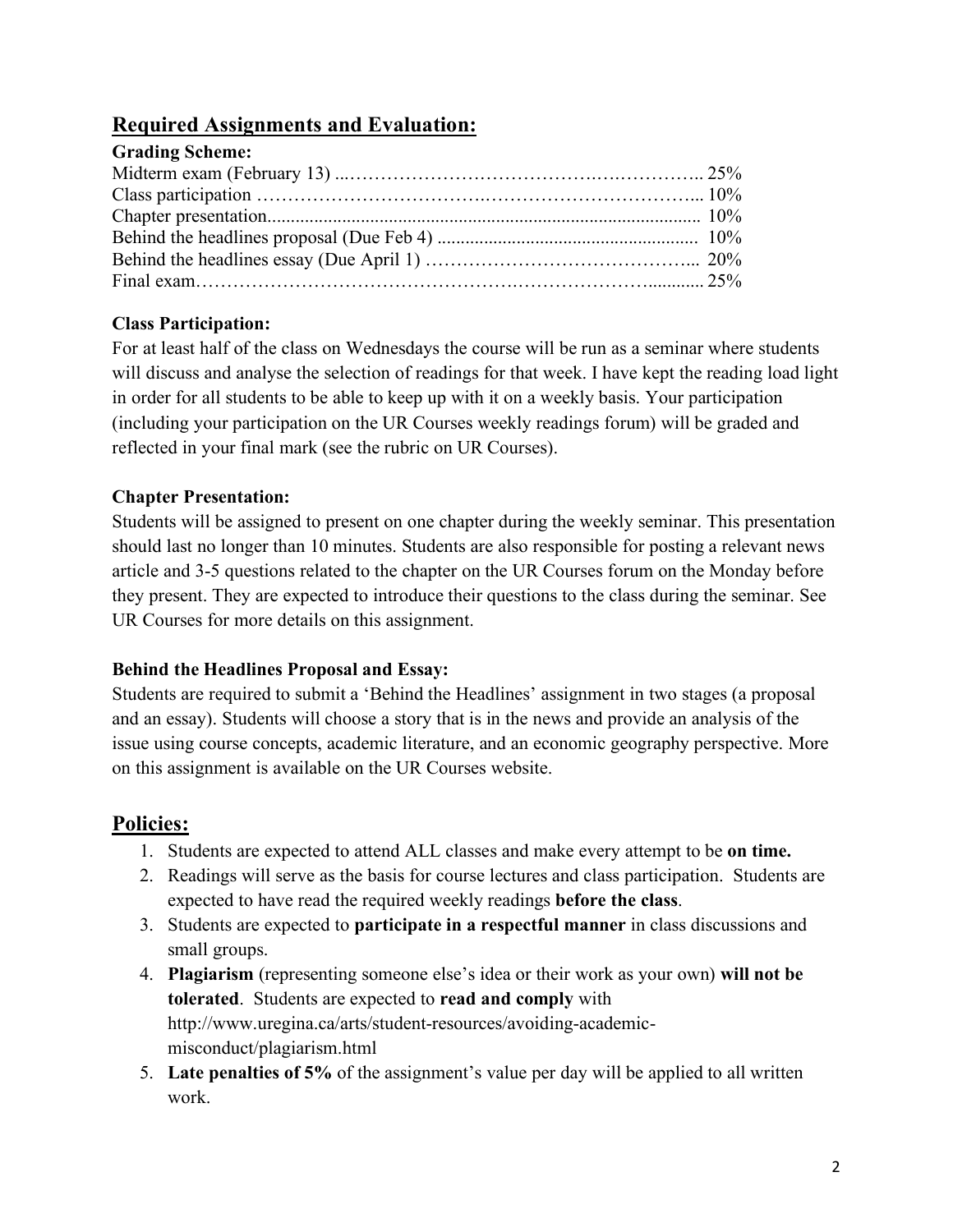- 6. Students are encouraged to use the **Student Success Centre** for help with their assignments. Find a complete range of services at http://www.uregina.ca/student/ssc
- 7. If you are a student with **accessibility needs** and may benefit from accommodations, please come and discuss this with me, as well as contacting the Centre for Student Accessibility at http://www.uregina.ca/student/accessibility
- 8. Students should arrange to meet with their instructor to have their course-related questions answered fully. They can expect to wait 2 days for replies to their emails to the instructor
- 9. Select readings and course information is **available on UR Courses** You are responsible for making sure you are signed up for this course on UR Courses and for keeping up-todate with the course on that forum. Notifications I send out through UR Courses will go to your **UofR email address**. It is your responsibility to ensure that you are checking your UofR account regularly.